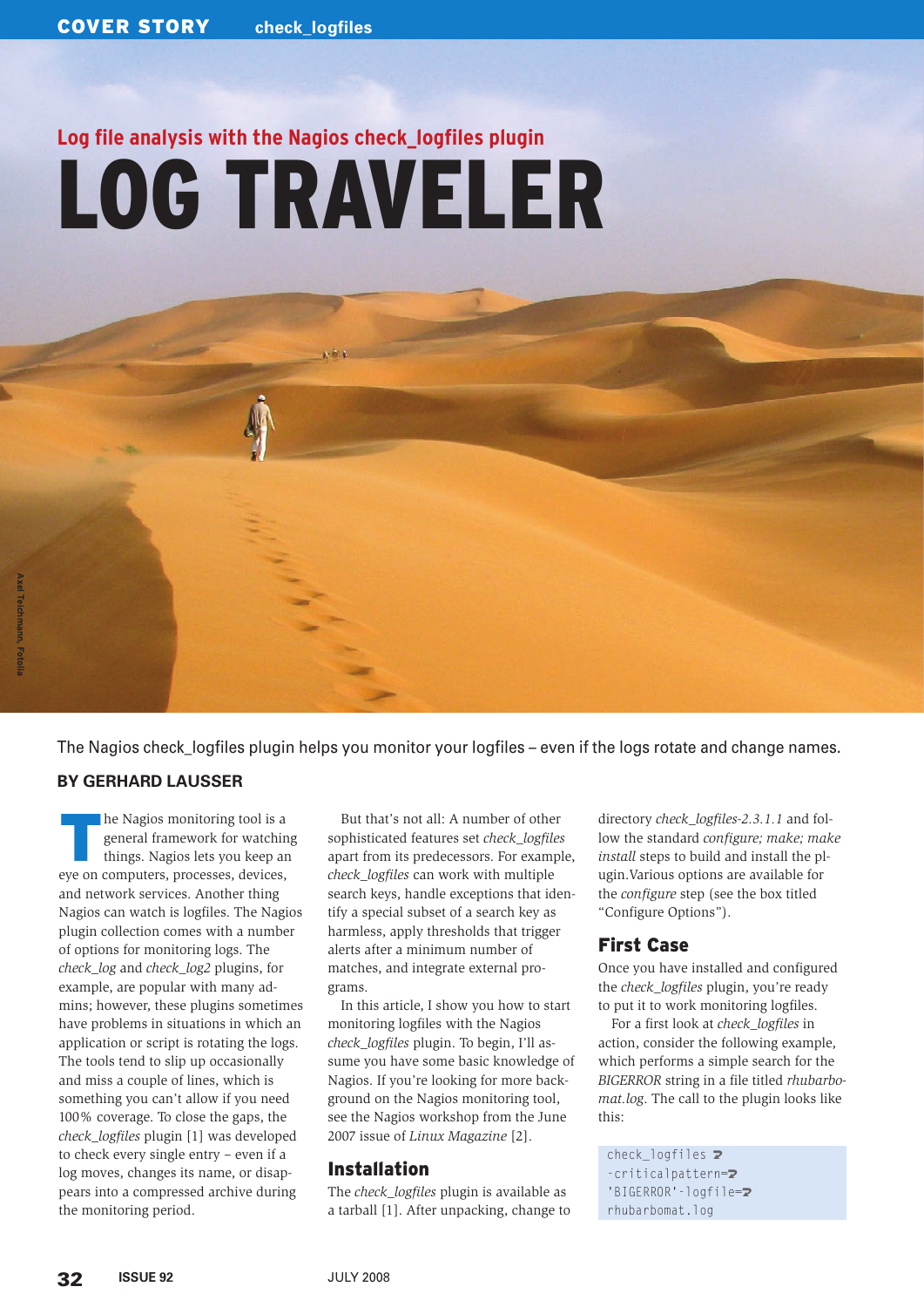#### Configure Options

*‑‑with‑perl* if you prefer a separate Perl installation.

*‑‑prefix* specifies the home directory of your Nagios installation. The plugin is installed in the */libexec* subdirectory.

*‑‑with‑seekfiles‑dir* specifies the directory in which to save status information between program runs.

If the string *BIGERROR* occurs in a line that was added after the last *check\_log‑ files* run, the plugin returns a *CRITICAL* status; if not, it returns *OK*. The string is actually a regular expression.

Instead of *‑criticalpattern*, you could use *‑warningpattern*, as in *‑‑warning pattern='SMALLERROR'*. The exit code for a successful search is *1* for *WARN‑ ING*. Of course, nothing stops you you from using both options at the same time.

This initial example does not take logfile rotation into account. Although the plugin would identify the search key, it would not search logfiles that had been

rotated out, but would, instead, simply focus on the latest file.

To allow the search to cover logfiles rotated between two calls to *check\_log‑ files*, and thus to avoid gaps, the plugin needs a hint as to where to find the older files.

The parameter that handles this is *‑ro‑ tation*, which either passes in the new file name or contains a regular expression that matches the rotated file names (Figure 1). First assume the *rhubarbo‑ mat.log* file is automatically renamed *rhubarbomat.log.0* on a daily basis and that an empty *rhubarbomat.log* file is created. After this, what used to be *rhu‑ barbomat.log.0* is renamed *rhubarbomat. log.1*, what used to be *rhubarbomat. log.1* is renamed *rhubarbomat.log.2*, and so on. In this case, the *‑logfile=/var/log/ rhubarbomat.log* 

*‑rotation='rhubarbomat\.log\.\d+'* parameter would let the plugin find and search the previous versions. As an alternative, you could explicitly specify the file name *rhubarbomat.log.0*.

The *check\_logfiles* plugin only investigates lines in the logfile that have

changed since the plugin was last called, and this means that re-running the plugin will return different results. After returning a *CRITICAL* result, the next call is to revert *OK*, as Listing 1 shows. A service definition for Nagios is given in Listing 2.

### Configuration File

Where *check\_logfiles* really shines is when you use a configuration file instead of command-line parameters. The previous example would require the following configuration file:

```
$ cat rhubarb.cfg
@searches = ({
 tag \ = \ '0815',
 logfiles \Rightarrow \rightarrow'/var/log/rhubarbomat.log',
 criticalpatterns \Rightarrow '.*0815.*',
 rotation => 'loglog0log1',
 options \Rightarrow 'noprotocol'
});
```
The plugin is then called by a *check\_log‑ files ‑f configfile\_name* command line. It is easy to see that the configuration file

| <b>Listing 1: Recurring Calls</b>                                                                                                                               |                                                                                                                                                     |  |  |  |  |
|-----------------------------------------------------------------------------------------------------------------------------------------------------------------|-----------------------------------------------------------------------------------------------------------------------------------------------------|--|--|--|--|
| 01 \$ logger "test1 this is 0815"                                                                                                                               | 09 \$ echo \$?                                                                                                                                      |  |  |  |  |
| 02 \$ logger "this isn't because its 0916"                                                                                                                      | 10 <sub>2</sub>                                                                                                                                     |  |  |  |  |
| $03$ \$                                                                                                                                                         | $11 \;$ \$                                                                                                                                          |  |  |  |  |
| 04 \$ check_logfiles -logfile=/var/log/                                                                                                                         | 12 \$ logger "rhubarb"                                                                                                                              |  |  |  |  |
| rhubarbomat.log --tag=0815 -criticalpattern=<br>$\cdot$ . $*0815.*$ --rotation='loglog0log1'<br>05                                                              | 13 \$ check_logfiles -logfile=/var/log/<br>rhubarbomat.log --tag=0815 -criticalpattern=<br>$\cdot$ . $*0815$ . $*$ $\cdot$ - rotation= loglog0log1' |  |  |  |  |
| 06 CRITICAL - (1 errors in check_logfiles.<br>$protocol - 2007 - 10 - 10 - 15 - 10 - 02$ - Oct 10 15:09:56<br>localhost lausser: test1 das ist doch 0815   0815 | 14<br>15 OK - no errors or warnings   0815_lines=1<br>0815_warnings=0 0815_criticals=0                                                              |  |  |  |  |
| $lines = 2$                                                                                                                                                     | 16 0815_unknowns=0                                                                                                                                  |  |  |  |  |
| 07 0815_warnings=0 0815_criticals=1<br>0815 unknowns=0                                                                                                          | 17 \$ echo \$?                                                                                                                                      |  |  |  |  |
| $08$ \$                                                                                                                                                         | 180                                                                                                                                                 |  |  |  |  |
|                                                                                                                                                                 |                                                                                                                                                     |  |  |  |  |
| <b>Listing 2: Service Definition</b>                                                                                                                            |                                                                                                                                                     |  |  |  |  |
| 01 define service {                                                                                                                                             | 08                                                                                                                                                  |  |  |  |  |

|  | <b>CONTRACTOR</b> |  |  |  | <b>Contract Contract Contract Contract Contract Contract Contract Contract Contract Contract Contract Contract Co</b> |  | $\mathcal{L}^{\text{max}}_{\text{max}}$ and $\mathcal{L}^{\text{max}}_{\text{max}}$ and $\mathcal{L}^{\text{max}}_{\text{max}}$ |  |  |  |  |
|--|-------------------|--|--|--|-----------------------------------------------------------------------------------------------------------------------|--|---------------------------------------------------------------------------------------------------------------------------------|--|--|--|--|
|  |                   |  |  |  |                                                                                                                       |  |                                                                                                                                 |  |  |  |  |

- 02 service description check 0815msgs
- 03 host name logserver
- 04 max\_check\_attempts 1
- 05 is volatile 1
- 06 check command
- 07 check\_logfiles\_critical!0815!/var/log/ rhubarbomat.log!loglog0log1!.\*0815.\*

### 09 define command { 10 command\_name check\_logfiles\_critical

15 }

- 11 command line \$USER1\$/check logfiles \$\$
- 12 ‑‑logfile="\$ARG2\$"
- 13 ‑‑criticalpattern="\$ARG4\$" ‑‑tag="\$ARG1\$" \$\$
- 14 ‑‑rotation="\$ARG3\$"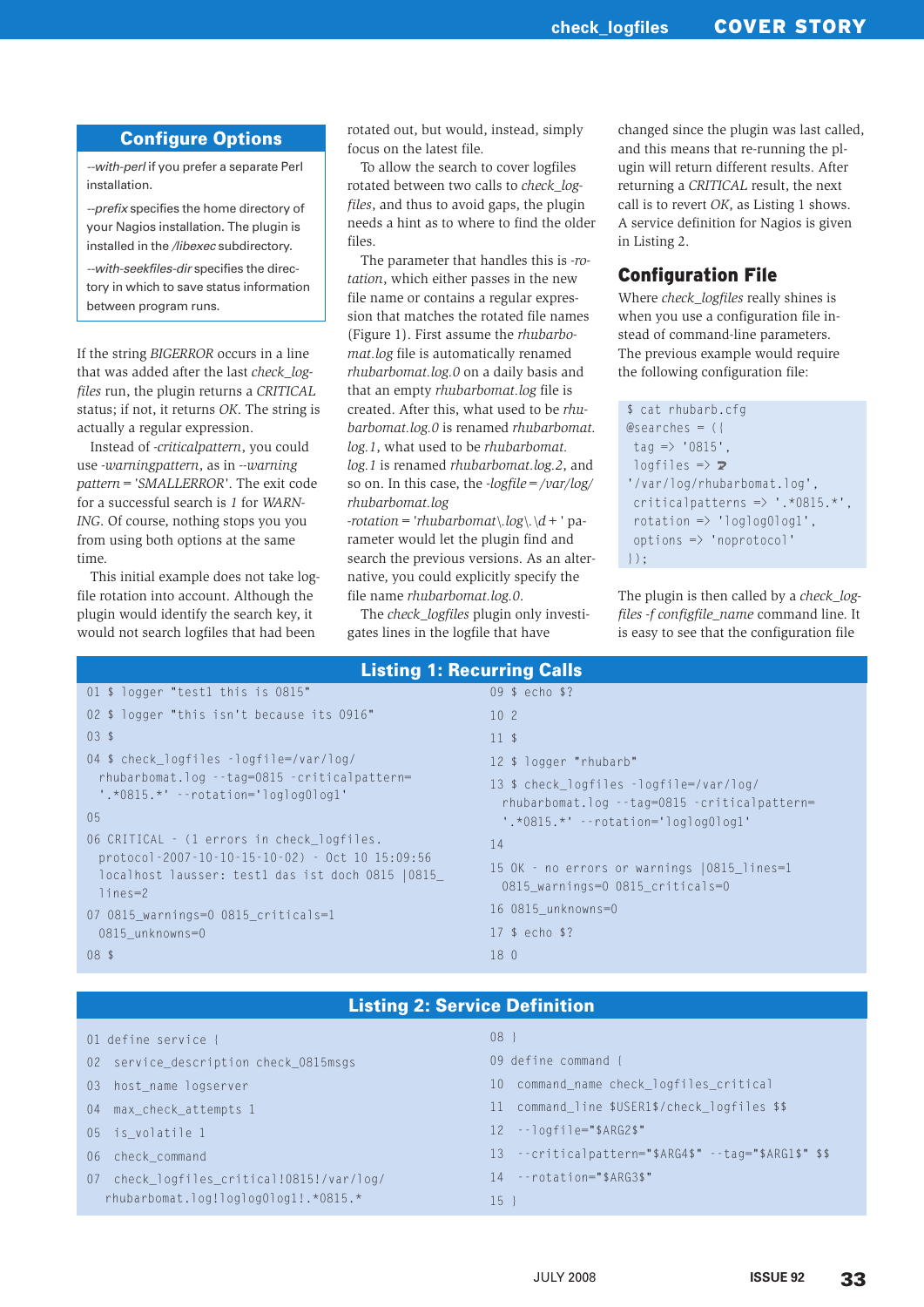

**Figure 1: Logfile rotation makes life difficult for some plugins. Entries can get lost because of copying or renaming.**

is made up of Perl code. The elements in the *@searches* array (which I will just refer to as "the search") are hash references that combine the logfile and search key. The tag is a unique identifier for the combination. The plugin requires this to disambiguate the files that store the status information for the next *check\_logfiles* run. An array makes it possible to search multiple logfiles with a single call to *check\_logfiles*.

The Perl code for this configuration is shown in Listing 3.

On the other hand, if you want the plugin to raise the alarm if a search key is missing from the logfile, the search pattern must start with an exclamation mark (*!*). The following syntax tells you whether the late-night backup has completed without errors:

criticalpatterns  $\Rightarrow$   $\rightarrow$ ['!backup successful']

Also, you can define exceptions that look like the message you are searching for but represent a special case:

```
criticalpatterns \Rightarrow \rightarrow['SCSI Error'],
```
#### criticalexceptions  $\Rightarrow$   $\rightarrow$ ['SCSI Error. \*disk0 .\*'],

These entries would raise a Nagios alarm for the *SCSI Error /dev/disk5 I/O Timeout* line, but they tell the plugin to ignore *SCSI Error /dev/disk0 I/O Time‑ out*.

## Rotation

At the end of each run, the plugin stores the last position it has read in the logfile, along with the change date and the file's inode number. This information is stored in what is known as a seek file. *check\_logfiles* generates the name of the seek file from the logfile name and the day.

The next time the plugin is called, it compares this data with the properties of he current logfile and checks that the logfile has been expanded, deleted, rotated, or created as a new file.

In case of rotation, the plugin searches for the rotated archive, which it has to read to ensure seamless monitoring coverage.

Depending on how long ago the last plugin launch was, several rotations might have occurred. The plugin uses the timestamp and the *rotation* parameter to find matching files.

In most cases, the logfile has grown by just a couple of lines. *check\_logfiles* continues at the position that it tagged at the end of the last run and reads the following lines until it reaches the end of the file (Figure 2). This design gives the

| <b>Listing 3: Sample Configuration</b>                         |                                                     |  |  |  |  |  |
|----------------------------------------------------------------|-----------------------------------------------------|--|--|--|--|--|
| 01 @searches = $($                                             | 08 <sup>1</sup>                                     |  |  |  |  |  |
| 02 <sup>2</sup>                                                | 09 $\text{tag} =$ $>$ 'lamp-mysql',                 |  |  |  |  |  |
| 03 $tag \Rightarrow$ 'lamp-apache'                             | 10 $\log f i \ge \frac{1}{2}$ '/var/log/mysql.log', |  |  |  |  |  |
| 04 $logfile$ => '/var/log/apache/error.log',                   | 11 critical patterns $\Rightarrow$ ['corruption',   |  |  |  |  |  |
| 05 criticalpatterns => $[\cdot, \cdot]$ *error.*, '.*fatal.'], | 'you hit a bug']                                    |  |  |  |  |  |
| 06 rotation $\Rightarrow$ 'solaris'                            | $12 \;$                                             |  |  |  |  |  |
| $07$ },                                                        | $13$ ):                                             |  |  |  |  |  |
|                                                                |                                                     |  |  |  |  |  |
| Lieting A: Coarching virtual Logfile Tynes                     |                                                     |  |  |  |  |  |

| <b>Listing 4: Searching virtual Logfile Types</b>   |                                                   |  |  |  |  |
|-----------------------------------------------------|---------------------------------------------------|--|--|--|--|
| $01$ @searches = $($                                | "Link [^Up]+' # Alarm, wenn nicht "Link Up"<br>07 |  |  |  |  |
| 0 <sup>2</sup>                                      | drinsteht                                         |  |  |  |  |
| $\text{tag} \Rightarrow$ 'host0'.<br>03             | $08$ $\vert$ .                                    |  |  |  |  |
| $04$ logfile => '/sys/class/scsi_host/host0/state', | 09 options $\Rightarrow$ 'noprotocol'.            |  |  |  |  |
| type $\Rightarrow$ "virtual".<br>05                 | $10$ }.                                           |  |  |  |  |
| criticalpatterns $\Rightarrow$ $\Gamma$<br>06       | $11$ ):                                           |  |  |  |  |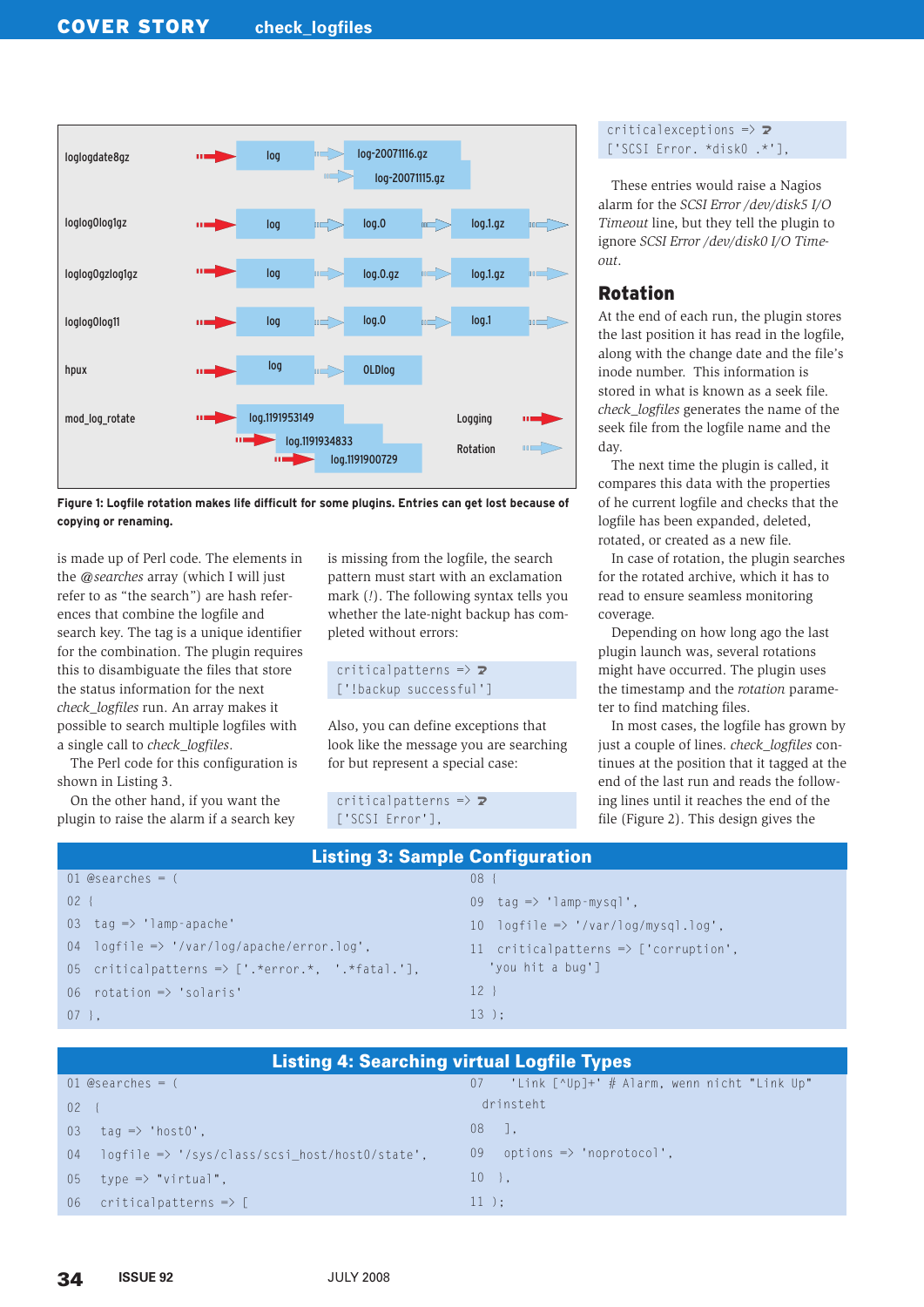

**Figure 2: The Log Checker remembers the file and the position it read to when last called and continues at exactly that position.**

plugin an enormous speed advantage compared with other approaches that rely on *diff* to ascertain the differences between the current logfile and a stored copy, especially in the case of rapid logfile growth.

By entering *./configure with‑seek‑ file‑dir*, you can specify a directory for the seek files, or you can change the path on the fly with the *\$seekfilesdir* variable in the configuration file.

The plugin uses */tmp* by default; however, it makes sense to change this to */var/tmp* because some operating systems do not keep the content of */tmp* on reboot.

#### **Types**

In addition to the *rotation* parameter, you can also search on the *type* parameter, which specifies the type of logfile. If the rotation parameter exists, *type* assumes a value of *rotation*. This means that the archive files are relevant to the search. If the rotation parameter does not exist, *type* assumes a value of *sim‑ ple*. The setting makes sense if an application continually generates new logfiles and deletes the existing files or if the administrator is prepared to accept the fact that the last few lines in a rotating logfile will not be taken into consideration.

The *virtual* logfile is another type that *check\_logfiles* will search. This type is used, say, for the */proc* filesystem on Linux machines (and this gives you the option of setting up hardware monitoring simply).

The files in this filesystem do not grow; instead, you need to treat them as if they had been created immediately before reading. The plugin always investigates these logfiles from the first line down (see Listing 4).

Also, the *errpt* type searches the AIX Error Report. This tells the plugin to search for patterns in the output from the *errpt* command, just as if it were a normal logfile. The *psloglist* type is still experimental; it lets the plugin search the event log on a Windows machine.

#### Search Parameters

Several parameters are available for patterns to search the logfiles. The most important parameters are listed in the

| <b>Listing 5: Parameters in the Configuration File</b>         |                                                       |  |  |  |  |  |
|----------------------------------------------------------------|-------------------------------------------------------|--|--|--|--|--|
| 01 \$ cat rhubarb.cfg                                          | 09 warningpatterns $\Rightarrow$ ['.*failure.*',      |  |  |  |  |  |
| $02$ @searches = $($                                           | '!successful'].                                       |  |  |  |  |  |
| 03 tag $\Rightarrow$ '0815'.                                   | 10 warningthreshold $\Rightarrow$ 10.                 |  |  |  |  |  |
| $04$ logfile => '/var/log/rhubarbomat.log',                    | 11 okpatterns $\Rightarrow$ '.*cleared.*'.            |  |  |  |  |  |
| 05 archivedir $\Rightarrow$ '/var/log/archives',               | $12$ options $\Rightarrow$ 'case, noprotocol, script' |  |  |  |  |  |
| $rotation$ => 'loglog0qzlog1qz',<br>06                         |                                                       |  |  |  |  |  |
| criticalpatterns $\Rightarrow$ '.*0815.*'.<br>07               | 13 script $\Rightarrow$ 'restart rhubarbomat'         |  |  |  |  |  |
| 08 criticalexceptions $\Rightarrow$ '.*0815 macht aber nix.*', | $14$ }):                                              |  |  |  |  |  |
|                                                                |                                                       |  |  |  |  |  |
| <b>Listing 6: Searching Multiple Patterns</b>                  |                                                       |  |  |  |  |  |
| $01$ @searches = $($                                           | 10<br>'LINK ERROR'.                                   |  |  |  |  |  |
| 02 <sub>2</sub>                                                | 'SCSI BUS OR DEVICE ERROR'.<br>11                     |  |  |  |  |  |

- 03 tag  $\Rightarrow$  'minor\_errors',
- $04$  type  $\Rightarrow$  'errpt'.
- 05 criticalpatterns => ['ADAPTER ERROR',
- 06 'The largest dump device is too small.',
- 07 The copy directory is too small.',
- 08 'Kernel heap use exceeds allocation count',
- 09 'Kernel heap use exceeds percentage thres',

14 'ETHERNET DOWN',

 $16 \quad 1$ 17 } 18 );

12 'SCSI DEVICE OR MEDIA ERROR',

13 'Possible malfunction on local adapter',

15 'UNABLE TO ALLOCATE SPACE IN KERNEL HEAP'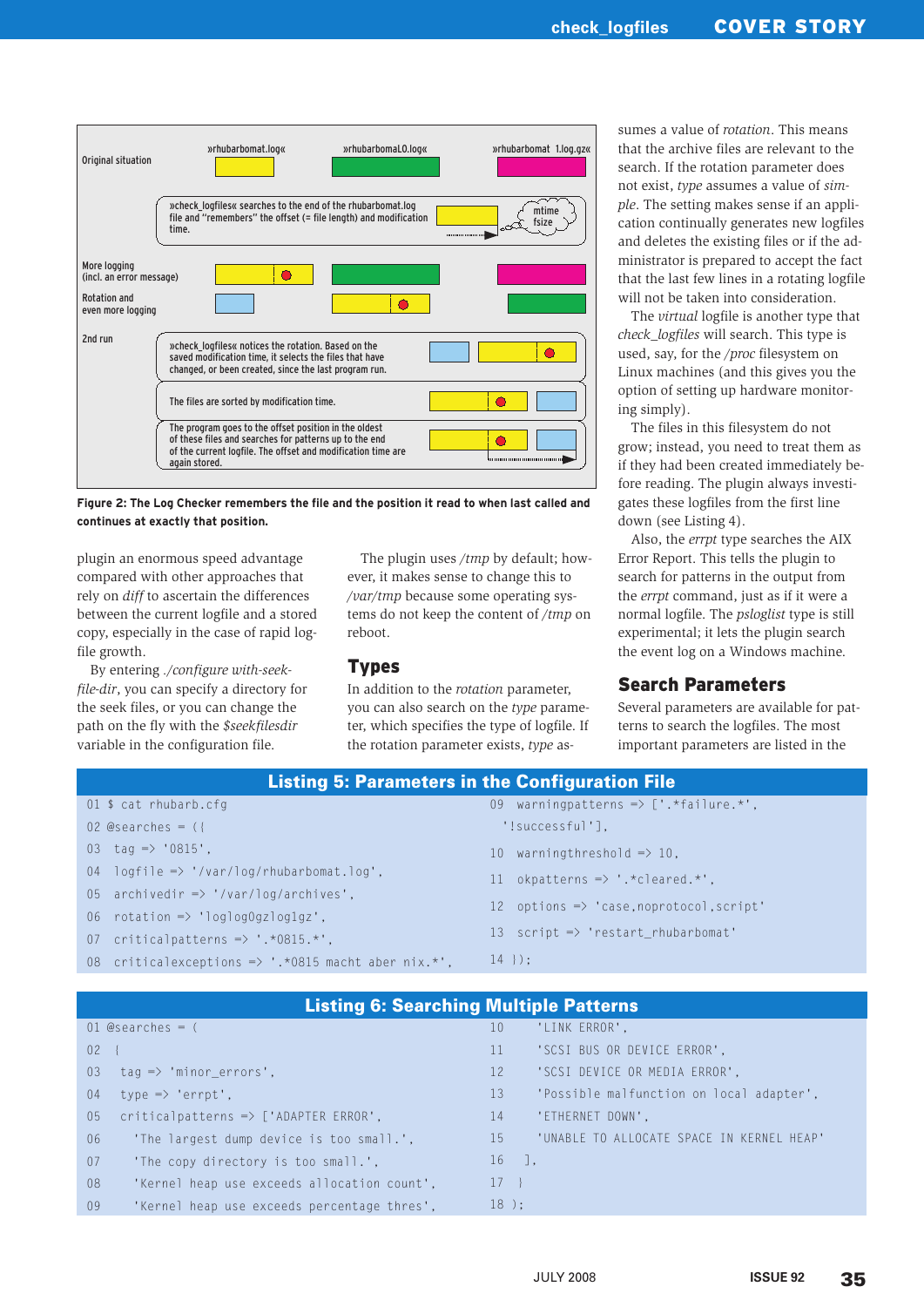- • *tag* A short unique descriptor for this search.
- logfile The name of the logfile you want to scan.
- archivedir The directory with the rotated logfiles.
- rotation A regular expression that is used to locate rotated archive files. Predefined values exist for the most common patterns.
- criticalpatterns A single pattern that the plugin searches for in the logfile. If you want the plugin to search for multiple patterns belonging to a category, you need to specify them as the elements of an array (e.g., see Listing 6).
- • *criticalexceptions* Support more granular specification of patterns: The parameter ignores exceptions that are

"Search Parameters" box. A complete list of all possible parameters can be found online [1].

The parameters are used in the configuration file as shown in the excerpt in Listing 5.

# Output and Performance Data

The output from *check\_logfiles* contains references to the findings, for example:

CRITICAL  $-$  (3 errors in  $\triangleright$ check\_logfiles.protocol-20072  $-10 - 10 - 16 - 21 - 09$ ) InnoDB:  $\triangleright$ Database page corruption on  $\mathbb Z$ 

#### Search Parameters

not counted as errors.

- warningthreshold Thresholds are used whenever you want to count a certain number of matches before alerting: *warningthreshold => n* means that every *n*th match counts.
- • *okpatterns* Resets the counter and deletes all previously found critical and warning matches.
- • *nologfilenocry* Ignores missing logfiles; otherwise, if the logfile is missing, the plugin returns a status of *UNKNOWN*.
- syslogserver If the logfile contains messages from multiple servers, the plugin uses this option to search only the messages from the local host.
- • *syslogclient=host\_name* Just like the server option; however, in this case,

```
disk or a failed \dots \trianglerightmysql lines=12 \trianglerightmysql_warnings=0U
mysql criticals=3 \trianglerightmysql_unknowns=0
```
Besides the typical Nagios exit code, you can see the three dots (*...*), which indicate that more lines with matches exist.

For each search or day, the plugin also returns a set of four performance statistics:

- *lines* The number of lines searched in the logfile.
- • *\_warnings* The number of lines that contain warning patterns.

Listing 7: Calling Scripts

only messages from a specific client are investigated. This option is interesting for central Syslog servers.

- • *nocase* Ignores case in regular expressions.
- • *options* Multiple, comma-separated options give more granular control over the plugin's actions. A prefix of *no* reverses the meaning.
- • *‑ nocase* Means that the patterns are case insensitive.
- • *‑ noprotocol* Prevents the plugin from creating a protocol file. Normally, any lines in the logfile that contain the search pattern are written to the protocol file. This saves time-consuming processing in the case of an alert.
- *criticals* The number of lines that contain critical patterns.
- • *\_unknowns* The number of lines that contain unknown patterns. These parameters give you a quick indi-

## Actions

The *script* option can run a program in case of a specific match:

 $\vert$  script  $\Rightarrow$  'name\_of\_program'

cation of the problem density.

or in the latest version:

script => sub { perl‑code }

```
01 $scriptpath = '/usr/bin/nagios/libexec:
 /usr/local/nagios/contrib';
02 $MACROS = {
03 CL_NSCA_HOST_ADDRESS => "lpmon1.muc",
04 CL_NSCA_PORT => 5778
05 };
06 
07 @searches =(
08 {
09 tag \Rightarrow 'rhubarb',
10 logfile \Rightarrow '/var/log/rhubarbomat.log',
11 criticalpatterns => ['ERROR', 'crashed'],
12 script => 'restart_rhubarbomat',
13 scriptparams \Rightarrow '--rhubarbprefix=bla',
14 options \Rightarrow 'script'
15 },
                                                              16 {
                                                              17 tag \Rightarrow 'san',
                                                              18 logfile \Rightarrow '/var/adm/messages',
                                                              19 criticalpatterns \Rightarrow [
                                                              20 'Link Down Event received',
                                                              21 'Loop OFFLINE',
                                                              22 'fctl:.*disappeared from fabric',
                                                              23 '.*Lun.*disappeared.*'
                                                              24 ],
                                                              25 options \Rightarrow 'script',
                                                              26 script \Rightarrow 'send nsca',
                                                              27 scriptparams => '-H $CL_NSCA_HOST_ADDRESS$
                                                                  ‑p $CL_NSCA_PORT$ ‑to $CL_NSCA_TO_SEC$
                                                                  ‑c $CL_NSCA_CONFIG_FILE$',
                                                              28 scriptstdin => '$CL_HOSTNAME$\t$CL_SERVICEDESC$\
                                                               t$CL_SERVICESTATEID$\t$CL_SERVICEOUTPUT$\n',
                                                              29 });
```